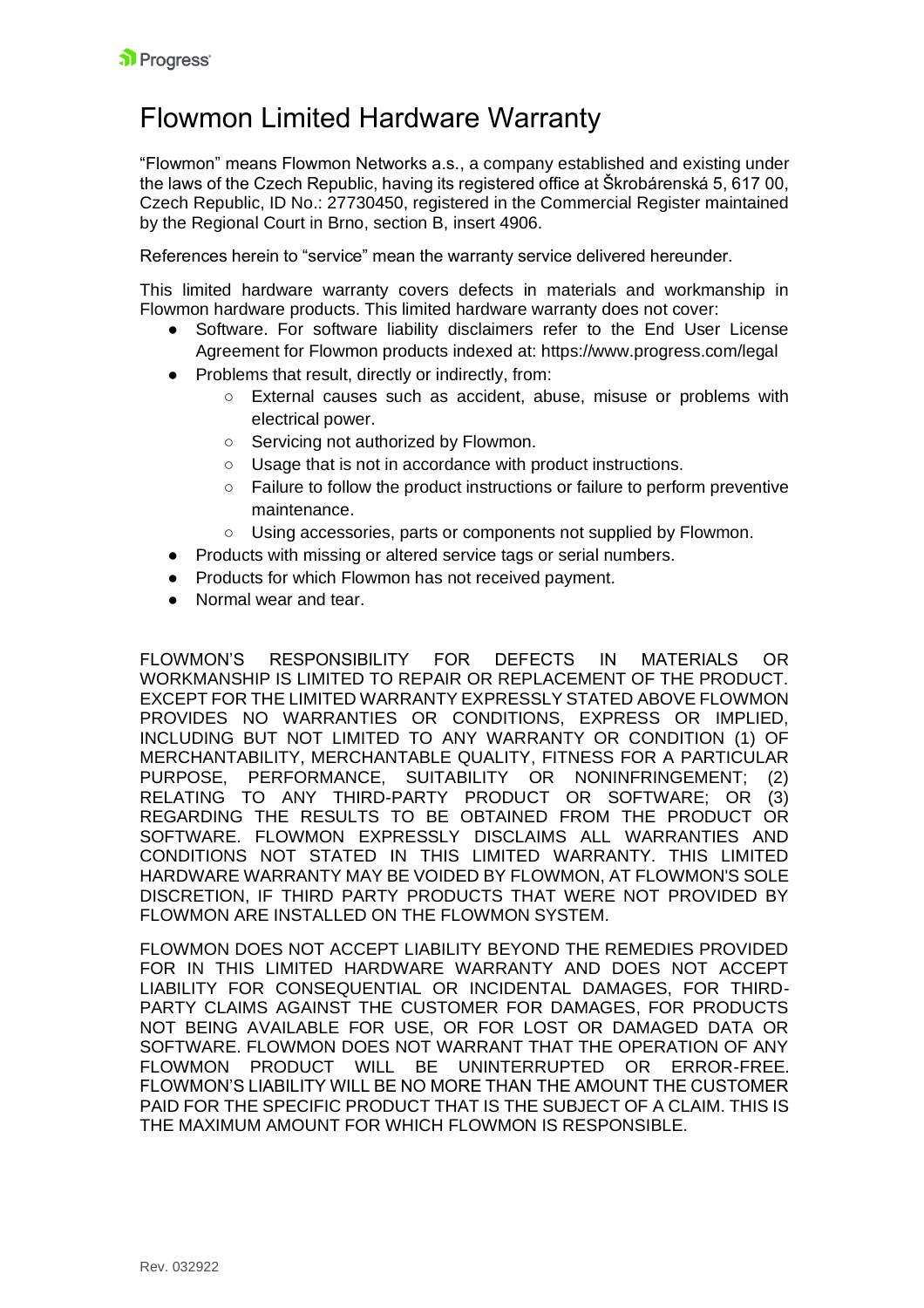Further specifications of the limited hardware warranty:

- The period of warranty is either the period stated on the delivery note / warranty list and commences on the date of purchase of the product or defined by validity of support services purchased for corresponding products.
- The warranty covers either repair or replacement to guarantee the correct function of the product. The product submitted for warranty repair/replacement must be complete and should be sent in the original packaging. Unless the agreement states otherwise, all shipment costs of warranty service are paid by the customer. The warranty applies to product/material defects.
- The warranty does not apply to miscellaneous consumer goods (batteries, CDs, etc.), defects due to the improper use, storage or handling of the product, defects due to wrong product manipulation/usage, defects due to usage in an improper operational environment, defects due to natural disasters or vandalism, defects due to incorrect installation or configuration, defects due to unauthorized service, defects due to operation by an unauthorized person/organization.
- The warranty does not apply when unoriginal or unauthorized software is used. The warranty is voided if the manufacturer seal is damaged, if the customer or another unauthorized organization modifies or repairs the product.
- The warranty period is not extended if Flowmon repairs or replaces a warranted product or any parts.
- Flowmon may refuse to provide a service if, in its opinion, providing the service creates an unreasonable risk to Flowmon or its service providers. Flowmon may cancel the service if the customer is abusive, threatening, or refuses to cooperate with the assisting analyst or onsite technician. Such cancellation shall not entitle the customer to any refund of fees paid.
- Subject to applicable law, the customer agrees to release Flowmon and its affiliates and partners from any liability for any claims by the customer, other than claims for reckless acts or acts deliberately intended to cause harm to the customer or the site, by any person or entity engaged by Flowmon to deliver the services if such person or entity is unescorted by the customer. The customer will indemnify Flowmon and its affiliates and partners for claims by any third party related to the performance of the services, other than reckless acts or acts deliberately intended to cause harm to the customer or the site by any person or entity engaged by Flowmon, that are filed against Flowmon in connection with the services performed during a period of unescorted access to the customer's site.
- These services may require Flowmon to access hardware or software that is not manufactured by Flowmon. Some manufacturers' warranties may become void if Flowmon or anyone else other than the manufacturer works on the hardware or software. The customer will ensure that Flowmon's performance of services will not affect such warranties or, if it does, that the effect will be acceptable to the customer. Flowmon does not take responsibility for third-party warranties or for any effect that the services may have on those warranties.

Upon contacting Flowmon, the customer will be required to engage in a remote diagnosis session to help determine the cause of the issue. Remote diagnosis may require the customer to access a specific service product interface, and multiple extended sessions may take place. If Flowmon determines that the issue is the result